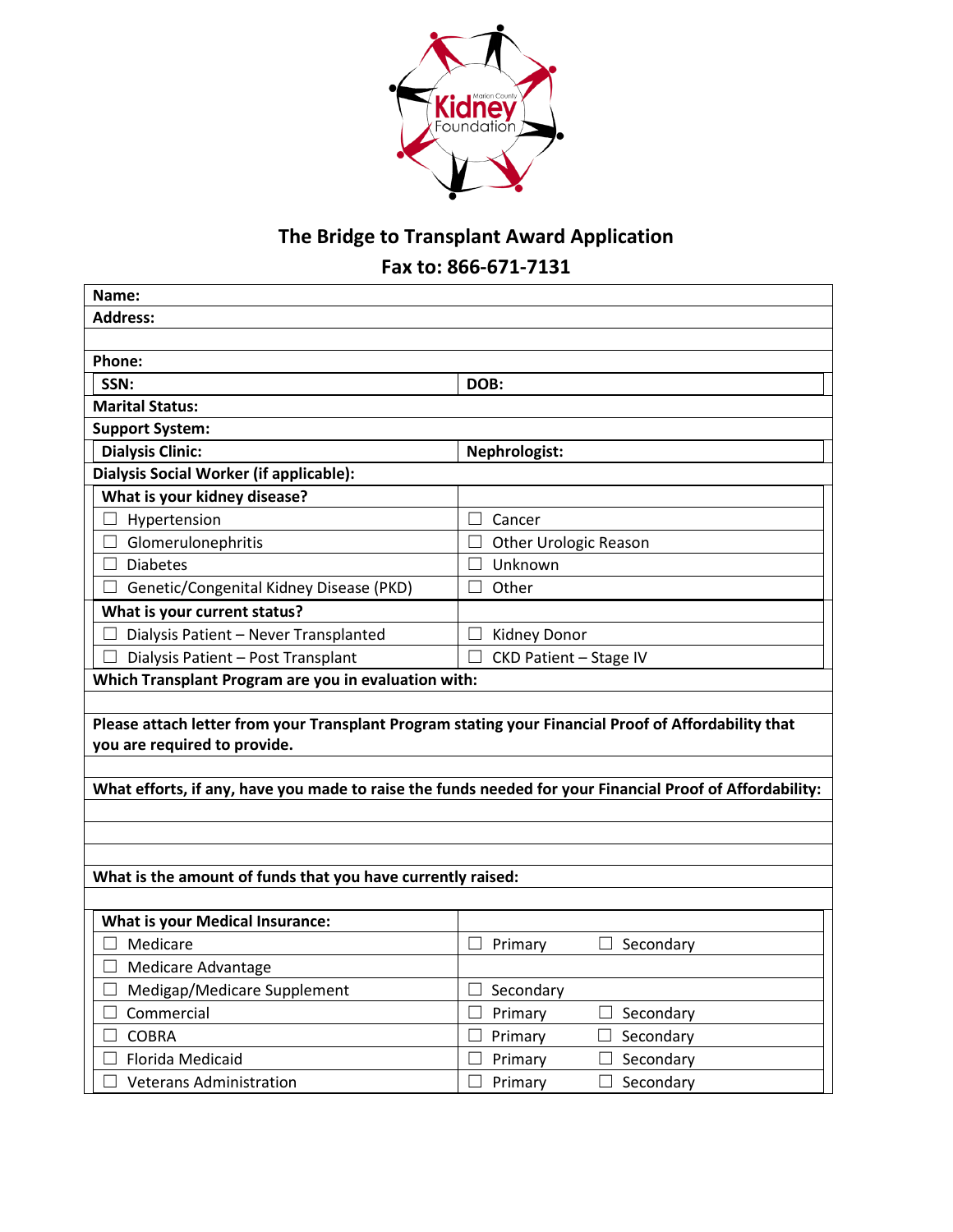#### **How is your insurance premium paid?**

 $\Box$  I pay my own premium.

 $\Box$  The American Kidney Fund pays my premium.

### **If the American Kidney Fund assists you, which Medical Insurance premium(s) are they paying for:**

### **What is your Prescription Plan:**

**Employment:**

Are you employed?  $\Box$  Yes  $\Box$  No  $\Box$  If not, when did you last work?

## **Patient Financial Information**

- \* Please note that the Marion County Kidney Foundation reserves the right to request proof of finances for the purpose of determining eligibility for award.
- This award is designed to help CKD and ESRD Patients who are in need of financial assistance for their Financial Proof of Affordability for their Transplant Program.

| <b>Assets</b>                   |    | <b>Liabilities</b>                |    |  |
|---------------------------------|----|-----------------------------------|----|--|
| Bank - Checking                 | \$ | Loans                             | \$ |  |
| <b>Bank - Savings</b>           | \$ |                                   |    |  |
| <b>Home Assessed Value</b>      | \$ |                                   |    |  |
| Stocks/Bonds                    | \$ | <b>Other Debts</b>                | \$ |  |
| Other                           | \$ |                                   |    |  |
| Auto(s) - Year/Make             |    |                                   |    |  |
| <b>Monthly Household Income</b> |    | <b>Monthly Household Expenses</b> |    |  |
| <b>Patient Employment</b>       | \$ | Rent or Mortgage                  | \$ |  |
| Spouse Employment               | \$ | Food                              | \$ |  |
| <b>Social Security</b>          | \$ | Telephone(s)                      | \$ |  |
| SSI                             | \$ | Cellphone(s)                      | \$ |  |
| SSD                             | \$ | Electricity/Water/Gas             | \$ |  |
| <b>Veterans Benefits</b>        | \$ | Cable/Internet                    | \$ |  |
| Food Stamps                     | \$ | Auto(s) Payment                   | \$ |  |
| Child Support                   | \$ | Auto(s) Gas/Tax Fees              | \$ |  |
| Other                           | \$ | <b>Medical Insurance</b>          | \$ |  |
|                                 |    | <b>Patient Medications</b>        | \$ |  |
|                                 |    | <b>Family Medications</b>         | \$ |  |
|                                 |    | Life Insurance                    | \$ |  |
|                                 |    | Home Insurance                    | \$ |  |
|                                 |    | Auto(s) Insurance                 | \$ |  |
|                                 |    | Other Insurance                   | \$ |  |
|                                 |    | <b>Credit Card</b>                | \$ |  |
| <b>Total Income:</b>            |    | <b>Total Expenses:</b>            |    |  |

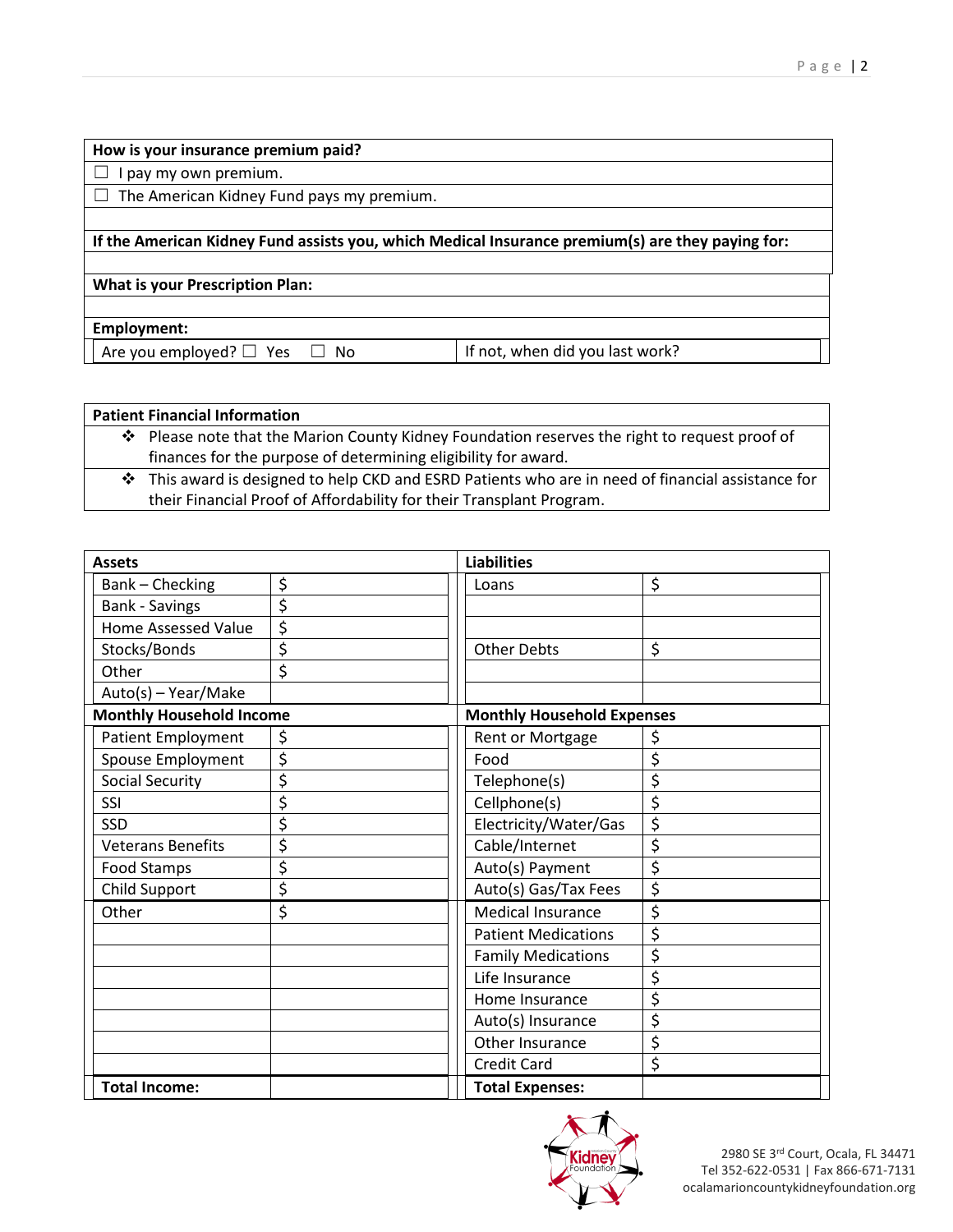- \* Please provide a complete explanation of why you would benefit from this award by answering the follow questions:
	- $\triangleright$  Why should the Marion County Kidney Foundation give this award to you?
	- $\triangleright$  What plans and goals do you have post-transplant to resume a healthy and active life?
	- $\triangleright$  How will you raise future funds if needed for post-transplant? (This is especially important if the American Kidney Fund is presently paying your insurance premium, as they will stop paying once you are transplanted)
	- $\triangleright$  How can you help pay it forward to help other CKD and ESRD Patients?



2980 SE 3rd Court, Ocala, FL 34471 Tel 352-622-0531 | Fax 866-671-7131 ocalamarioncountykidneyfoundation.org